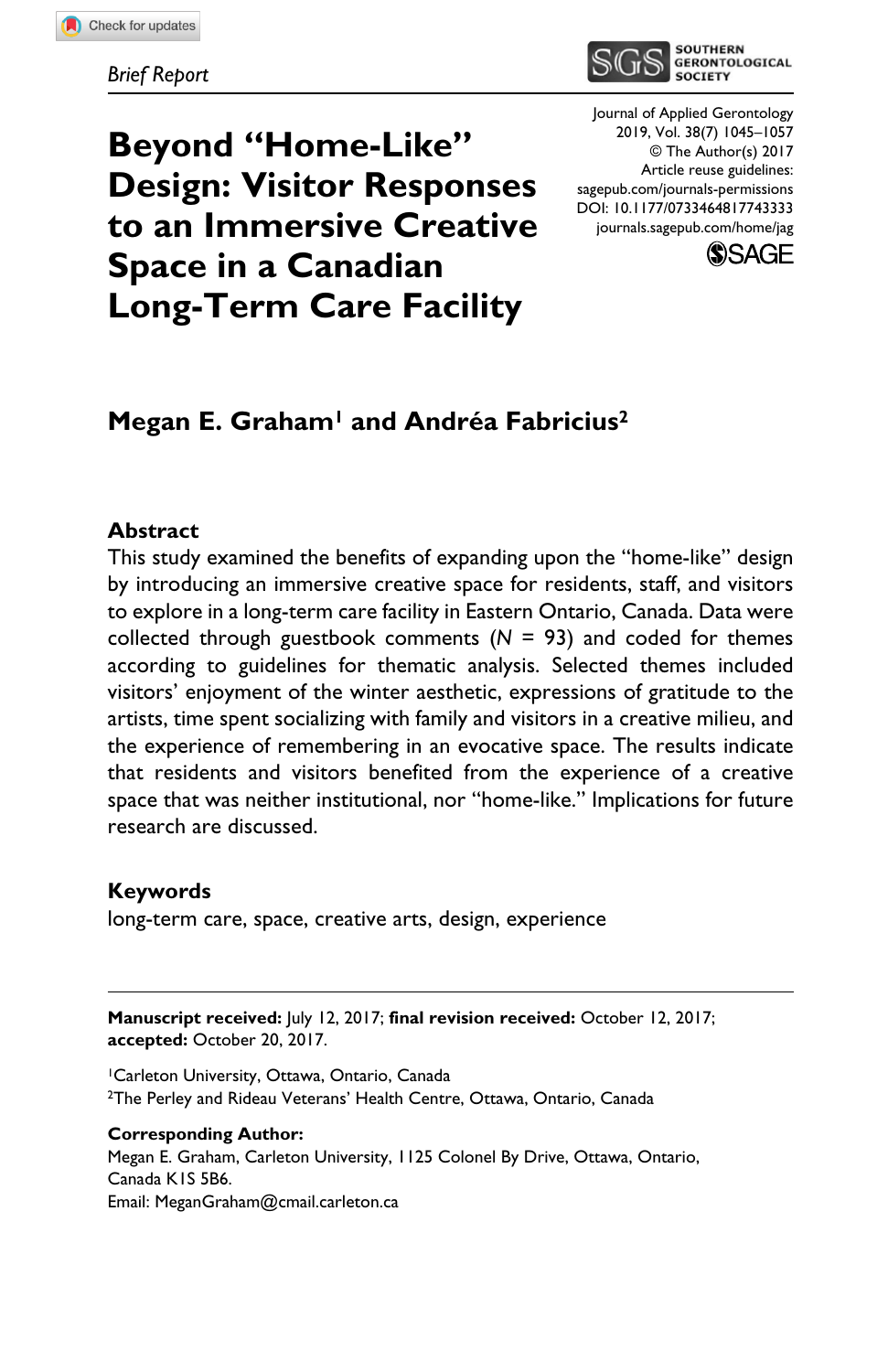# **Introduction**

The culture change movement has improved the quality of life for residents in long-term care by transforming care spaces into more "home-like" environments (Shield, Tyler, Lepore, Looze, & Miller, 2014). In North America, person-centered environmental enhancements are emphasized (Cohen et al., 2016; Hung, Chaudhury, & Rust, 2016; White-Chu, Graves, Godfrey, Bonner, & Sloane, 2009). Researchers have suggested that downsizing facilities to smaller, "home-like" residential care settings can improve the subjective well-being of residents living with dementia (Fleming, Kelly, & Stillfried, 2015; Verbeek, Zwakhalen, van Rossum, Kempen Gertrudis, & Hamers, 2012). The present authors ask, "Can long-term care design go beyond the 'home-like'–institution dichotomy?"

Physical changes to space can "boost morale and well-being and can help shift the focus to the resident's experience instead of the resident's condition" (Shield et al., 2014, p. 386). Researchers have found that environmental balance affects the subjective well-being of people living with dementia (Young, Tischler, Hulbert, & Camic, 2015). For people in residential care, quality of life was improved by going to a restaurant (Cassolato et al., 2010), taking day trips and outdoor walks, visititing with family and friends (Cooney, Murphy, & O'Shea, 2009), and having opportunities to change activities and travel outside the facility (Choi, Ransom, & Wyllie, 2008). Residents and caregivers reported that the change of scenery led to feelings of pleasure and liberation with "something new and different from their home environment" (Cassolato et al., 2010, p. 112). In contrast, research findings from virtual field trip programs found no significant benefits to long-term care residents' perceived social support, levels of depression, or physical and mental health (Shaunfield, Wittenburg-Lyles, Oliver, & Demiris, 2014). This suggests that a physical break from the routine environment may be a determining factor in well-being.

Combining human geography and social gerontology, Skinner, Cloutier, and Andrews (2015) argued for increased focus on "the role of place and space in actively shaping personal identity, relations, mobilities . . . and the changing dynamics, forces, and structures that influence the lives of older people and the ageing communities in which they live" (p. 792). Long-term care facilities are predominantly medical geographies, but room can be made for more creative geographies within these communities of collective aging. The Yorkare Care Home in England recently built an innovative care home for people living with dementia in collaboration with artists. Together, designers created a variety of immersive spaces that provided residents and visitors with the experience of going, for example, to a cinema, a piano bar, or a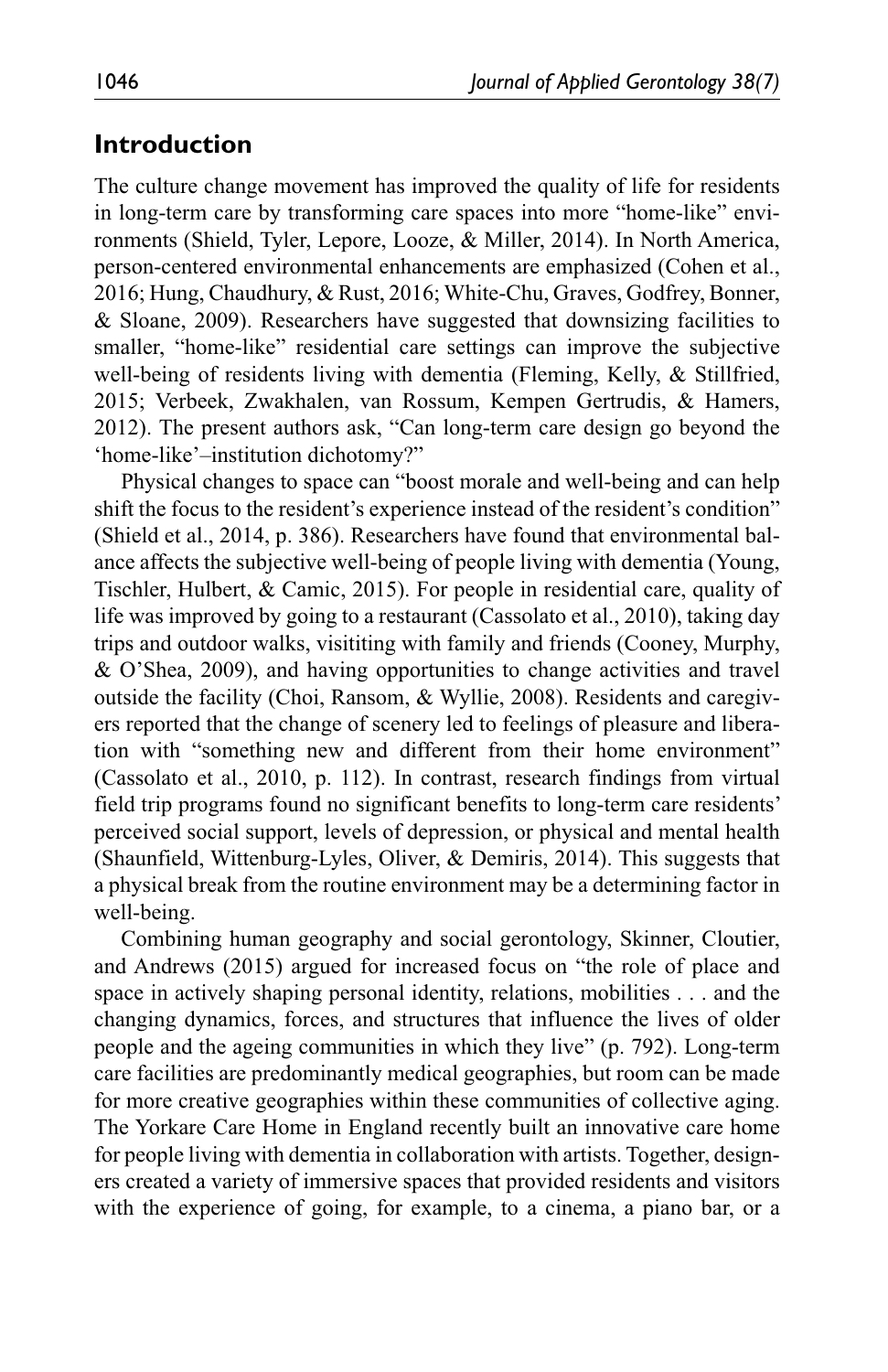music store within the care home itself. Staff reported that visits could take place beyond residents' bedrooms, dining rooms, and lounges (Connick, 2017). These immersive creative spaces provide residents and visitors with places to spend time together and do things they have always done together.

The present report investigates visitor responses to an environmental redesign project that changed the physical space of a long-term care facility in Eastern Ontario, Canada, with an immersive creative art installation. The installation was immersive because the entire hallway was adorned in winter scenery and materials: The walls were covered with floor-to-ceiling painted winter scenes, the ceiling was decorated with swooping branches and hanging stars and icicles, and the back cabin was partially sectioned off by a hanging frosted paneglass window that enclosed visitors in a private space. The installation was a "creative" space because the paintings and decorations were made by residents and depicted a winter story, guiding visitors through sequential winter scenes.

# **Method**

### *Procedure*

The goal of "Winter Wonderland" was to provide residents at the long-term care home an indoor winter experience (December 2016-January 2017). The lead staff artist (and second author of this article) created the vision for the installation based on 10 years working at the facility and extensive knowledge of resident-focused art projects. From October to November 2016, residents created installation elements during 2-hr art classes led by staff artists, 4 days a week, in the arts studio and on the units. Classes hosted 10 to 12 male and female residents (aged 60-99). Residents painted hanging snowflakes and garlands suspended from tree branches (see Figures 1 and 2) and made other elements in art classes (see Figures 3 and 4). The painted fence (see Figure 3), the cabin wall paneling and the chimney stone work (see Figure 5) were completed by residents in the creative arts studio, but installed by staff artists. The order of the scenes of the installation guided visitors on a winter story, beginning in a sleepy winter village with ice skating ponds, through a magical birch tree forest with animals looking back at visitors, and ending in a cozy winter cabin with a comfortable armchair and faux fireplace.

# *Data Collection and Analysis*

The project was part of a larger ethnographic study about the role of creative arts in performances of sociality among long-term care residents, which was approved by the first author's university (IRB 102012). Data were collected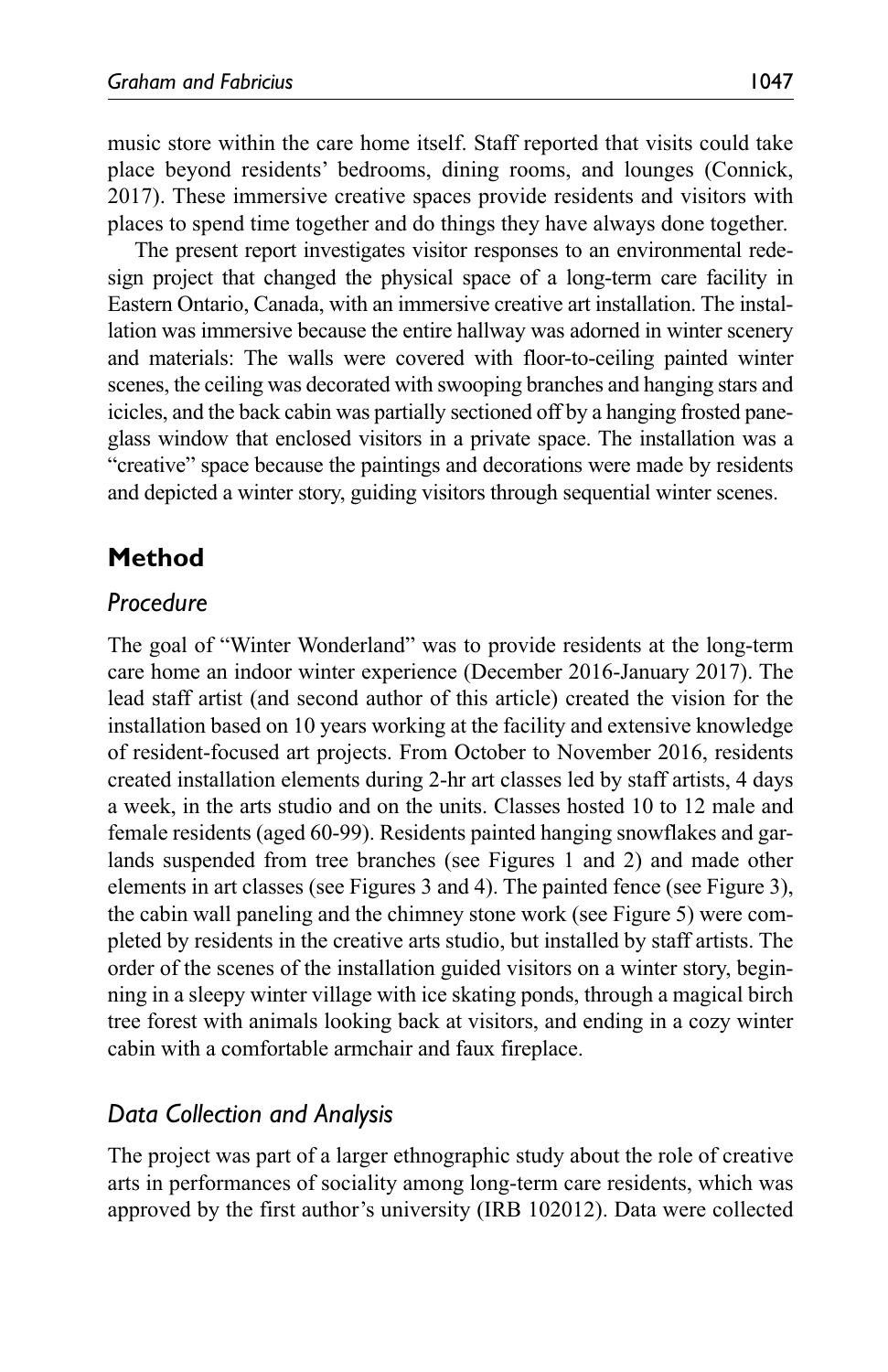

**Figure 1.** View from entrance of installation.



**Figure 2.** Resident-made details along installation walls.

using a guestbook at the installation exit. Visitors were free to share any length of comment: No minimum or maximum parameters were stipulated. A total of 102 individual entries were recorded: 93 entrants left comments, while nine left a signature. Comments ranged in length from one to 21 words (average length = 5.85 words). Comments were transcribed and coded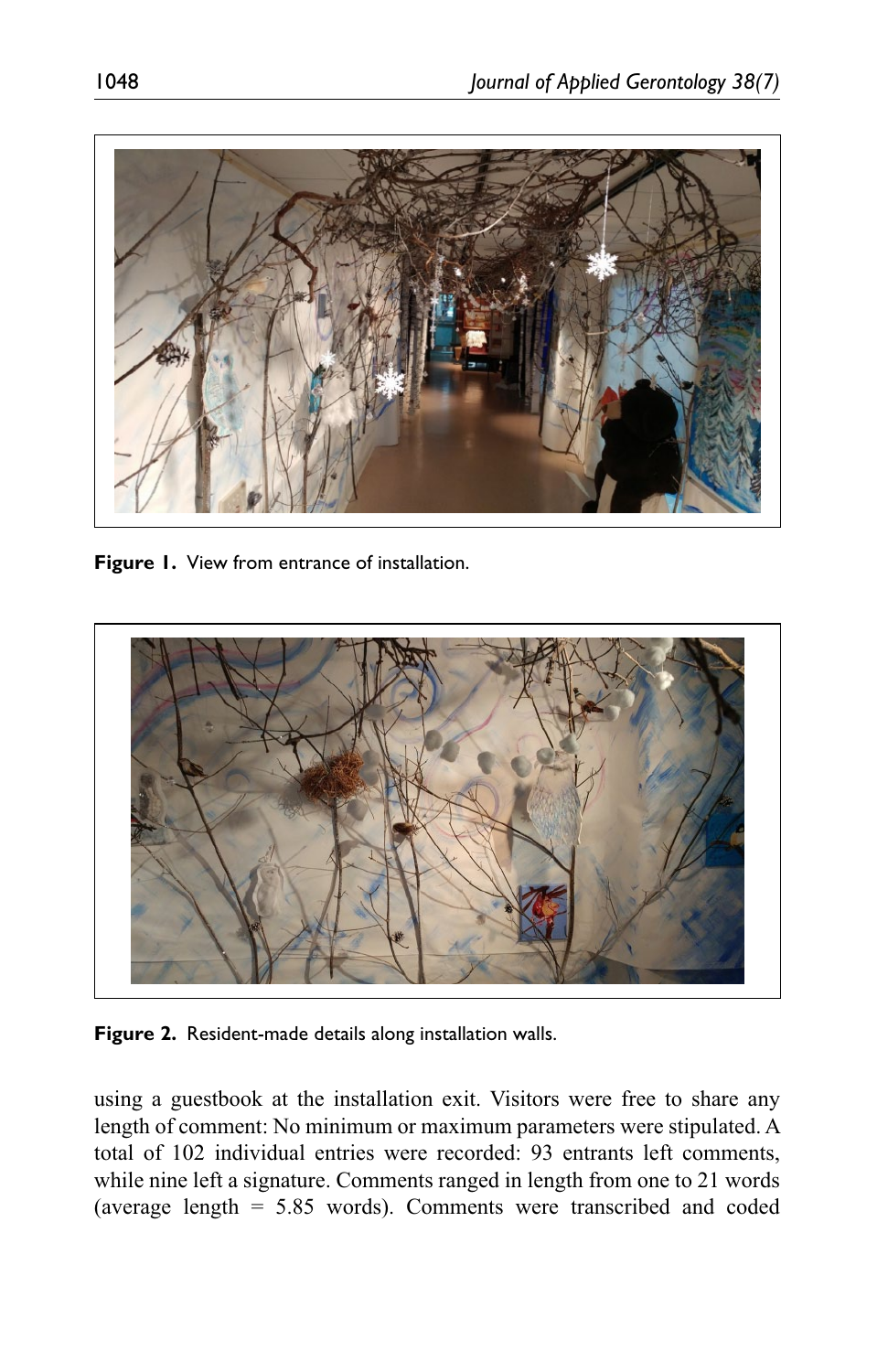

**Figure 3.** View from the back toward the entrance of the installation.



**Figure 4.** Images of famous hockey players and old sports equipment assist memory recall.

according to Braun and Clarke's (2006) guidelines for conducting thematic analysis. The two coauthors of this article coded comments separately using inductive analysis, first using codes drawn from the text, then grouped into broader categories according to similarity. The coauthors then compared and discussed their codes and categories and through an iterative process refined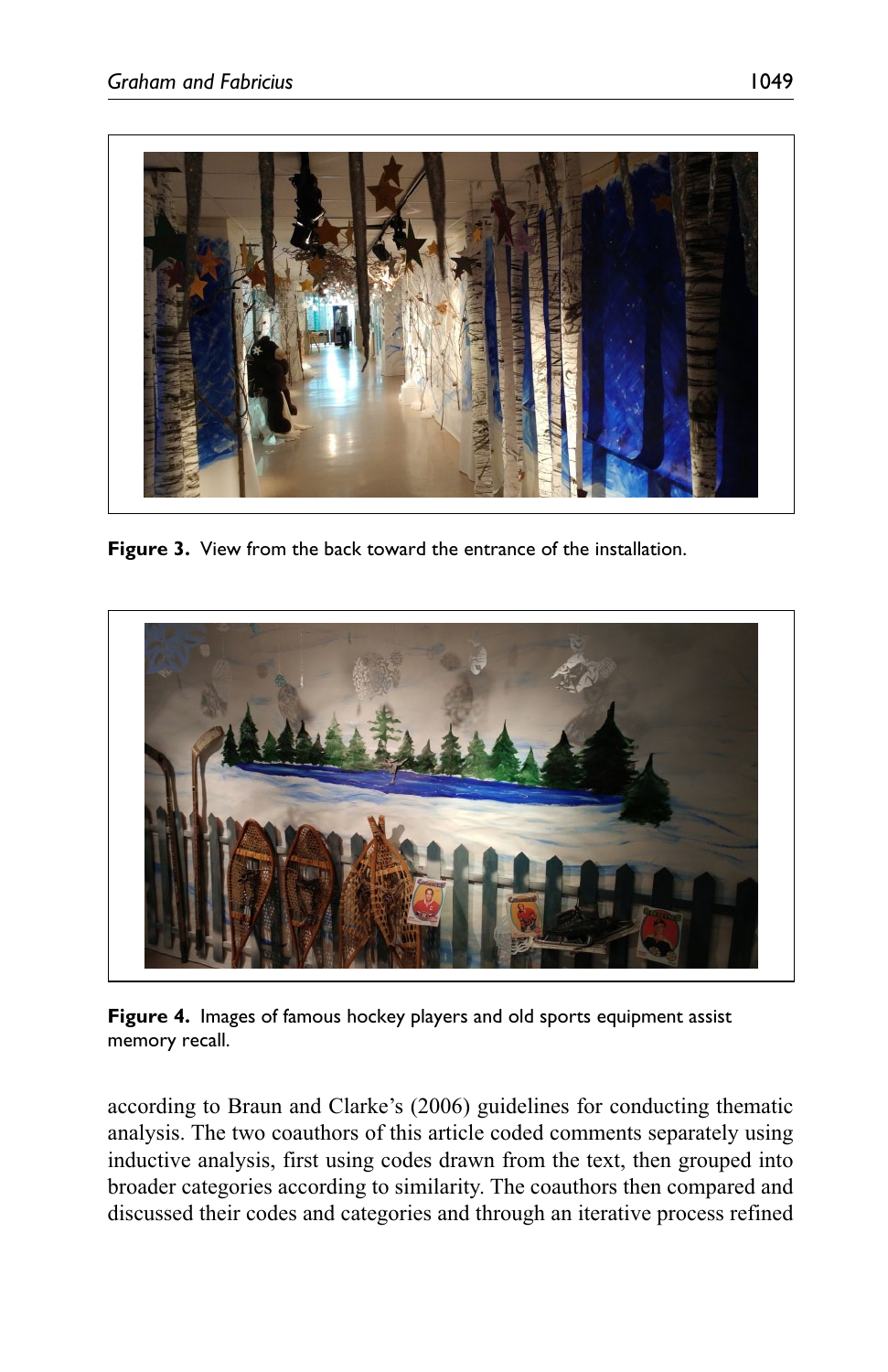

**Figure 5.** Santa's cabin at the back of the installation.

|           | Table I. List and Categorization of Visitor Experiences Based on Guestbook |  |  |
|-----------|----------------------------------------------------------------------------|--|--|
| Comments. |                                                                            |  |  |

| Theme                                       | Number of comments $(N = 93)$ |  |  |
|---------------------------------------------|-------------------------------|--|--|
| Enjoyment of the winter aesthetic           | 58                            |  |  |
| Expression of gratitude to the artists      | 21                            |  |  |
| Time spent socializing in a creative milieu |                               |  |  |
| Remembering in an evocative place           |                               |  |  |

and devised a final set of themes that informed the research question. Following Braun and Clarke (2006), the themes were selected for the strength of connection to the data without intent to conform to preexisting frameworks. Comparison and discussion between coauthors increased the trustworthiness of the findings and improved the credibility of the coding (Sutton & Austin, 2015). Through member checking, the coauthors conferred with the staff who accompanied visitors to the installation and could confirm the fittingness of the findings.

# **Results**

From the coded data, four themes were identified (see Table 1). Visitors remarked on the creation of a winter aesthetic indoors; they responded to both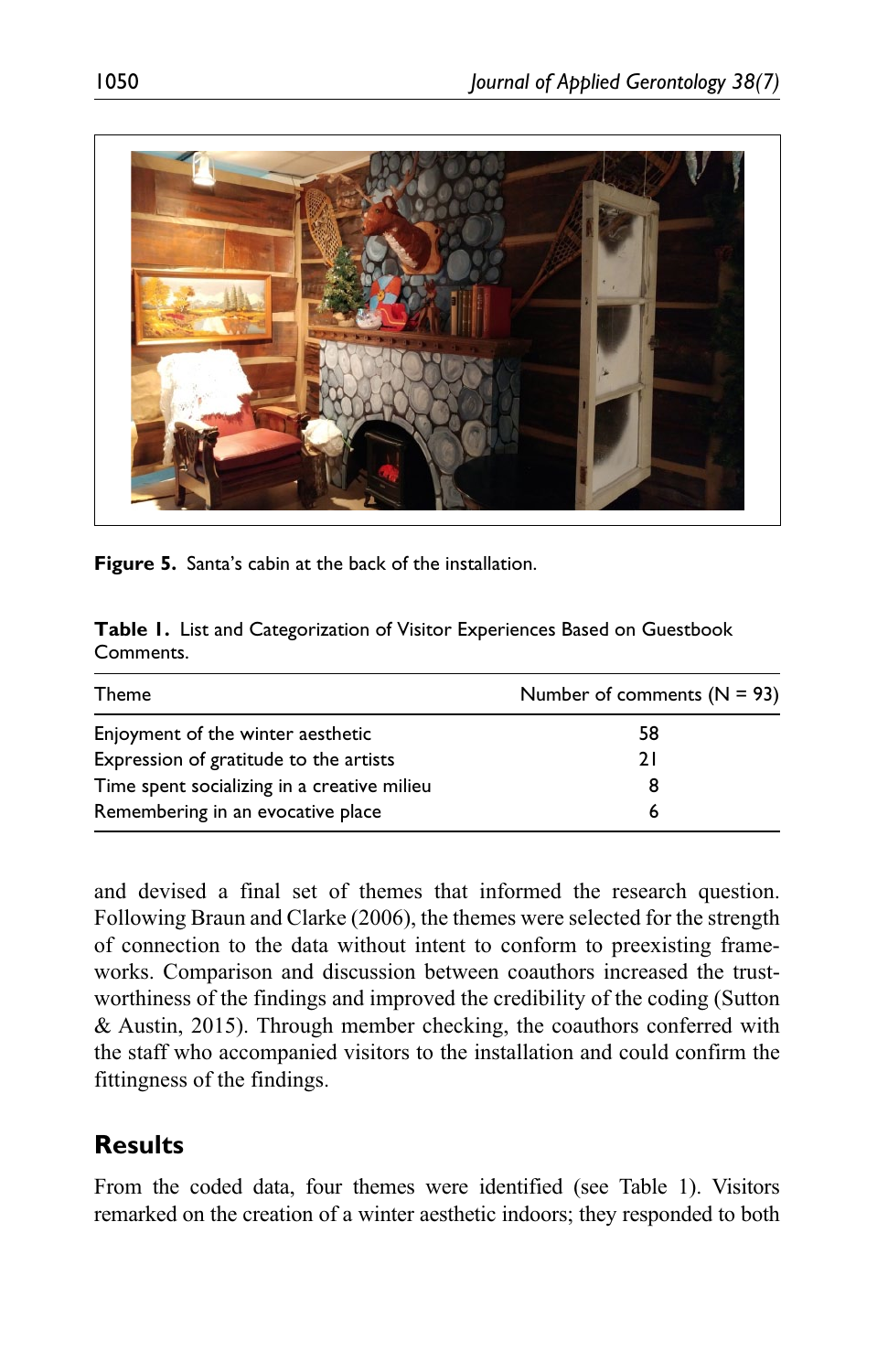the overall design and specific details. Many comments were written thanking the artists for their creativity and effort putting together the installation. Residents and their guests commented on the ability to socialize together in the installation; it afforded the opportunity to visit in an interesting, novel setting, different from the care facility's residential spaces. Finally, the installation's winter environment and elements within it prompted memories of times past.

The most frequent theme of visitors' comments was the enjoyment of the winter aesthetic of the installation. This theme captured visitors' experience of wonder, magic, and enchantment. Visitors' comments reflected aesthetic judgments about the space, particularly its beauty. Comments also included self-reported feelings of being transported to a milieu that was markedly different than other indoor spaces at the facility. Direct quotations from the guestbook read,

A magical place. I didn't want to leave. The snow, fireplace, and animals. So many things to explore and see. (Caregiver and resident)

Wonderful show. The tree trunks look so real! Truly enchanting—like having winter inside! (Resident)

True artists at work here—totally lovely—one can get caught up in the winter wonderland of beauty. (Resident)

Transports you into a winter destination. (Resident and family visitor)

Another theme frequently present in the comments was the expression of gratitude to those who created the installation. This theme captured visitors' comments in the form of thanking the staff and residents who created the installations for their work. Visitors often left a simple "Thank you" in the guestbook or elaborated upon their appreciation for the talent and dedication to the enrichment of the community. Visitors wrote,

Delightful! How gratifying to have such talent and dedication among us! (Staff)

A gorgeous exhibit—thank you for all the things you do here to enrich the lives of staff and residents. (Resident)

This is so amazing. What a treat for the residents and all of us. (Volunteer)

Visitors' comments also spoke to how they used the installation to spend time with other people. This theme captured visitors' use of the installation as a social hub. Comments show that some people integrated the installation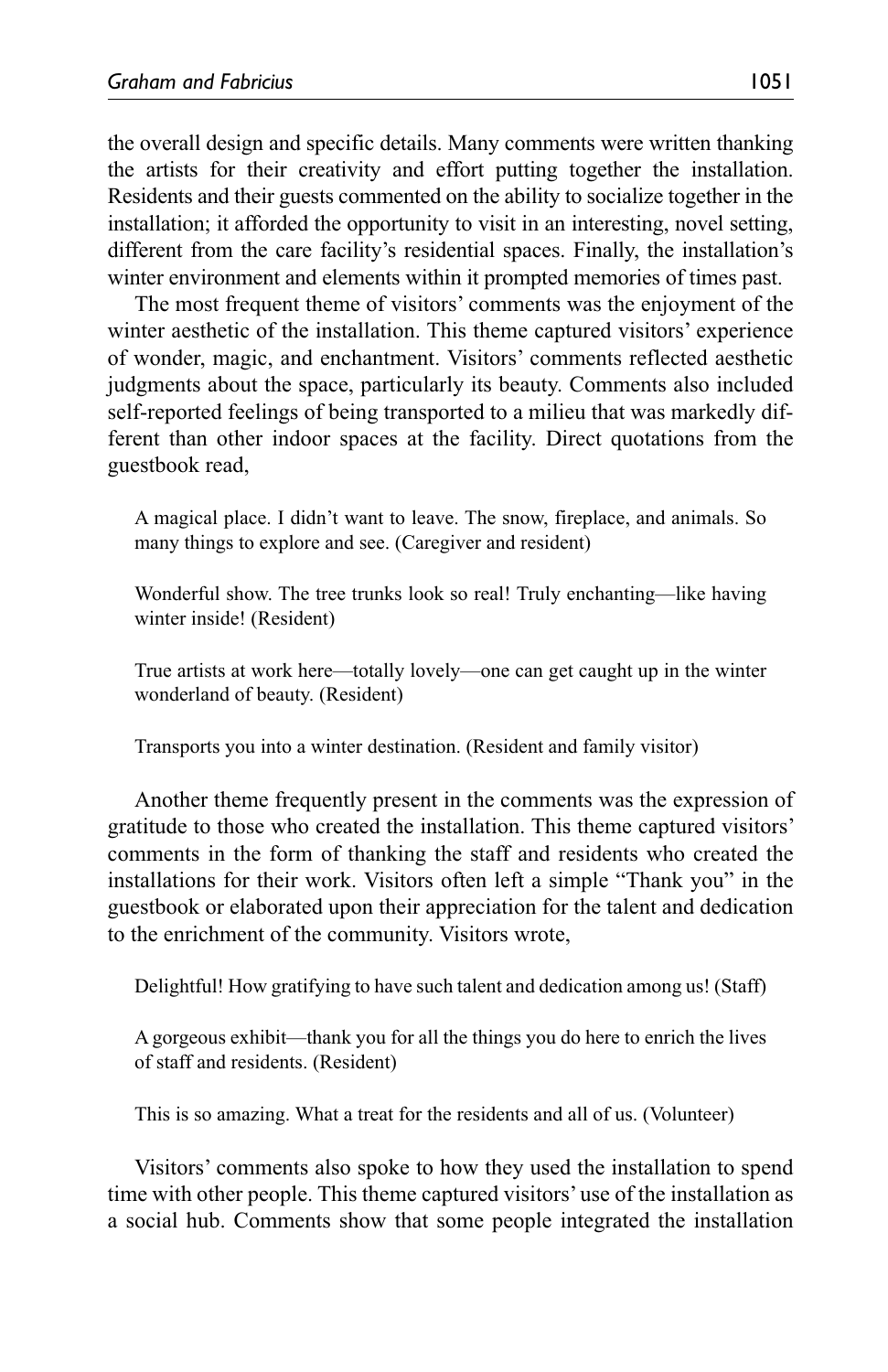into their daily routine on walks through the facility, while others visited only once. The installation space was neither "home-like," nor institutional, but rather an immersive creative space. Comments were often signed by a resident accompanied by a caregiver, visitor, or family member:

A lovely morning together! We had our tea in the cozy cabin corner and read by the fire. (Resident and family)

I love bringing my mom here. So many beautiful things for her to look at. (Resident and visitor)

We walk down this beautiful "Winter Wonderland" every day. (Resident and caregiver)

Following from the above, the subtheme of hosting captured the experience of the installation as a place where residents not only could themselves be brought but also where they could bring visitors. One resident remarked poignantly, "This is so wonderful. I love to show it off!" The guestbook comments indicated that residents' children, grandchildren, and great-grandchildren enjoyed the "Winter Wonderland" exhibit. An evocative message was written in the guestbook by the 5-year-old great-granddaughter of a resident, "It's like the night before Christmas house" and her 9-year-old brother, "I like the sleds popping out."

The final theme captured visitors' experience of remembering in the installation. The comments suggest that the winter scenery of snowy villages, skating ponds and birch trees, winter sports memorabilia, and the all-encompassing cozy cabin at the end of the installation, evoked residents' memories of events they lived during winters. The installation prompted dimensions of memory related to winter that might not have been elicited on the residential care unit where there typically was little reference to, let alone immersion in, the changing seasons. Comments read,

Truly wonderful and so evocative of happy winter memories. (Resident and family visitor)

Just like stepping back in time 60 years again. (Resident)

So many souvenirs. Just like Fort Churchill. (Resident)

Overall, although the number of comments was not excessive, visitors pointed to many benefits of the creative installation.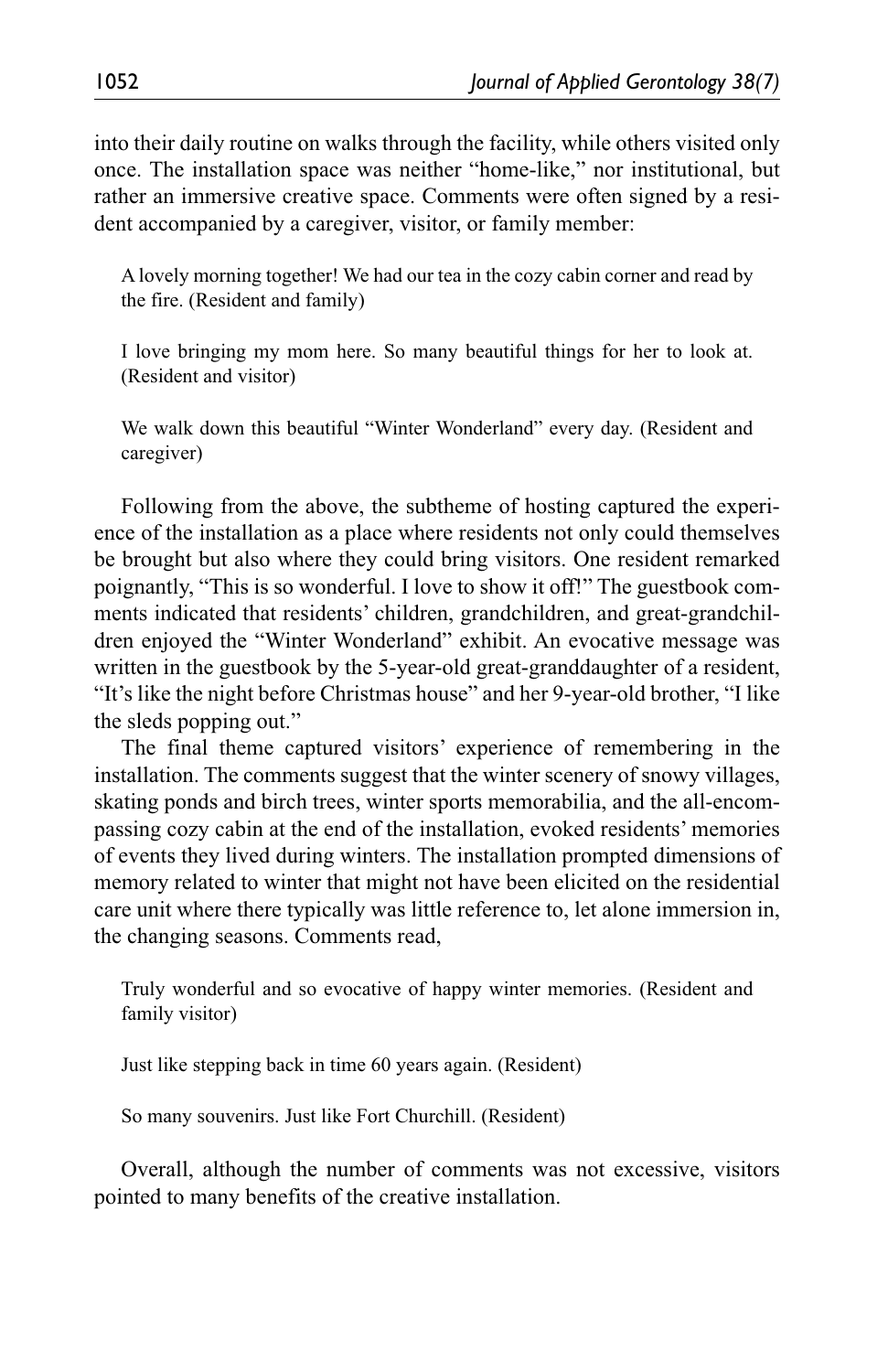## **Discussion**

The culture change movement in long-term care has recognized that the physical environment affects quality of life (Shield et al., 2014). The scope of the culture change movement has been limited to creating "home-like" environments to assist residents living with dementia (Fleming et al., 2015; Verbeek et al., 2012). Researchers have found that long-term care residents also want to experience a physical change of scenery (Cassolato et al., 2010; Choi et al., 2008). People's well-being improves when they visit outdoor places for a "change of scenery" (Zelenski & Nisbet, 2014). Ingold (2011) wrote that movement is fundamental to the human experience, emphasizing that life itself is "a movement of opening, not closure" (p. 4). Echoing Cassolato et al. (2010), the results of the present study indicate that visitors benefited from physical movement beyond their care unit as a result of the installation's creative space.

The written comments suggested that visits to the installation were pleasurable. Social connectedness is an important factor for good quality of life and well-being among long-term care residents. Some people stayed in the space to read and have tea together. Research has found that stress from moving into a new residence is reduced when the environment supports the maintenance of everyday life, such as providing hosting areas for residents and their visitors (Williams, 2013). The installation was also used for this very purpose.

Visitor comments showed that residents were proud to show off the installation to their friends and family members across generations. This points to the potential of creative space to reduce social barriers in long-term care. Indeed, relationships may have been improved by relating in a space beyond the facility's medical geography. Hatton (2014) stated that care spaces are constructed through the repetitive acts of work-related activities that elicit patterned responses. She proposed that if care spaces are redesigned with creative awareness, they can be an opportunity for people to *become* something else. "Winter Wonderland" was an immersive creative space that carried neither the trappings nor the patterned behaviors of typical care spaces. The installation provided a change of scenery that opened new possibilities for relationships.

Visitor comments also indicated that the installation evoked residents' memories and associations with winter activities of the past. Following Hatton (2014), these memories might not be evoked in the "home-like" living spaces marked by routinized care tasks; the novel space provided residents with an opportunity to become something more. This is an important insight regarding memory and resident identity. Bassett and Graham (2007) argued that memory is socially situated and co-constructed. Through a cooperative process of remembering in a particular social milieu, an individual's identity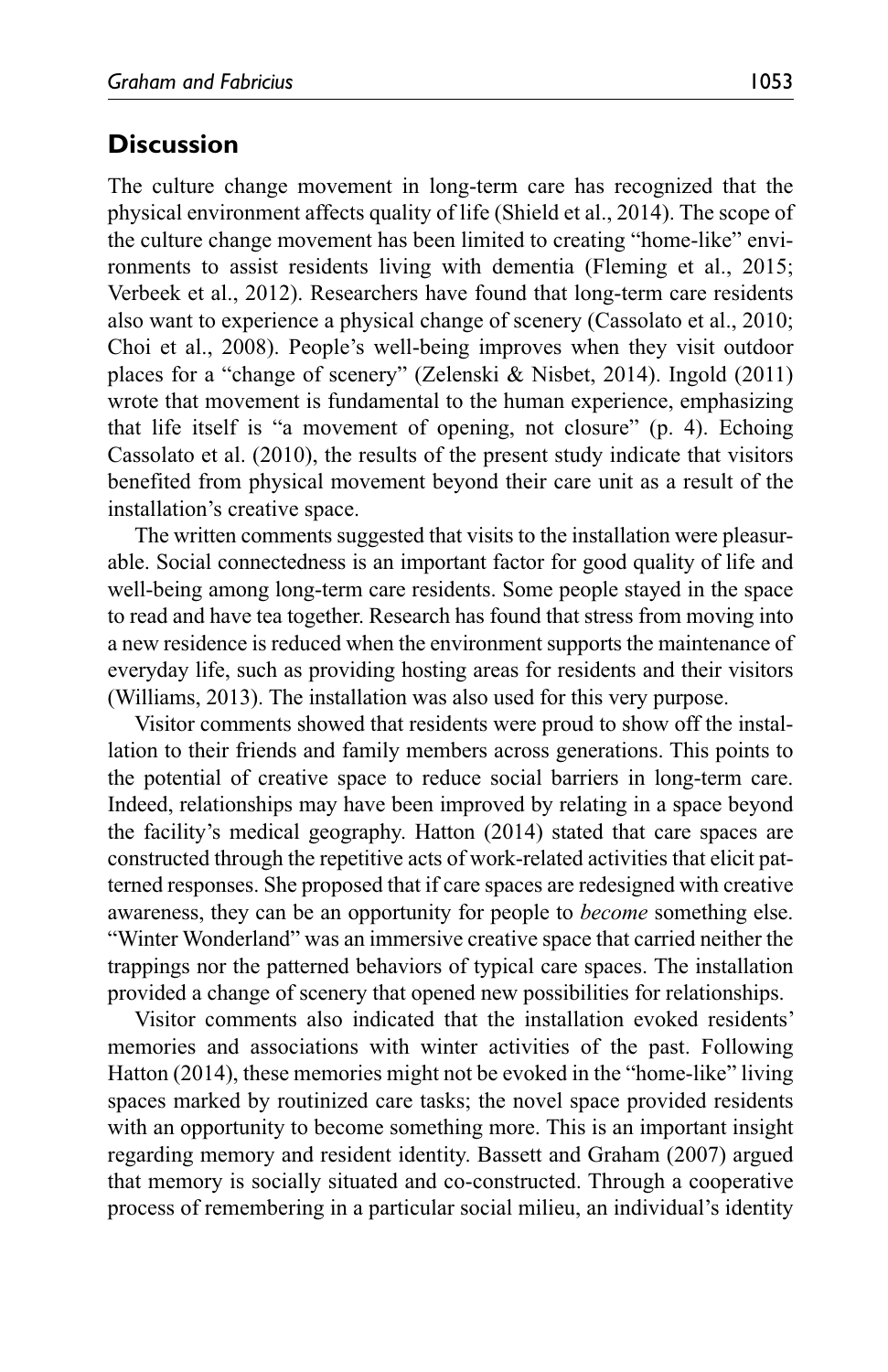can be relocated. Thus, if the social context of remembering is expanded by varying the spaces and materials with which people remember, then perhaps additional meaningful dimensions of one's identity can be recovered.

Furthermore, visitors to the installation expressed gratitude for the experience of the installation. However, the coauthors believe it is significant that some visitors' comments moved beyond gratitude for the installation to include a more global gratitude for the artists' efforts at the facility. Researchers have found that solidarity among long-term care staff must be cultivated. It can be fostered when people feel their efforts are recognized and appreciated, and this in turn positively affects residents' quality of life (Cramm, Strating, & Nieboer, 2013). The guestbook comments indicate the installation provided an opportunity for enhancing solidarity through written expressions of appreciation. Further research is required to investigate the impact of a creative arts installation on residents' quality of life and the longterm care community.

### *Study Limitations*

Study limitations included a small convenience sample of people in a single long-term care facility. Following Doering (1999), the coauthors recognize that the data provide an analysis of comments, not of the visitor population or the exhibition, because only a small sample of visitors chose to sign the guestbook. In addition, the coauthors acknowledge that data coding of visitor comments was an inherently subjective process that raises questions about the trustworthiness (credibility, transferability, dependability, and confirmability) of the interpretation and representation of the data. As noted, the coauthors took steps to improve the credibility and confirmability of the findings; however, the study design did not include separate checks for transferability or dependability. The design and analysis limitations could restrict generalizability to more diverse populations living in long-term care facilities. Additional study is required to investigate the impact of immersive creative spaces in other long-term care communities.

## **Conclusion**

"Winter Wonderland" was an immersive creative art installation project designed to offer a novel experience to a long-term care community. Guestbook comments indicated that the installation had myriad benefits, including a change of scenery that transported visitors beyond the medical geographies of long-term care. The creative space promoted new modes of socialization and organizational solidarity and provided an evocative place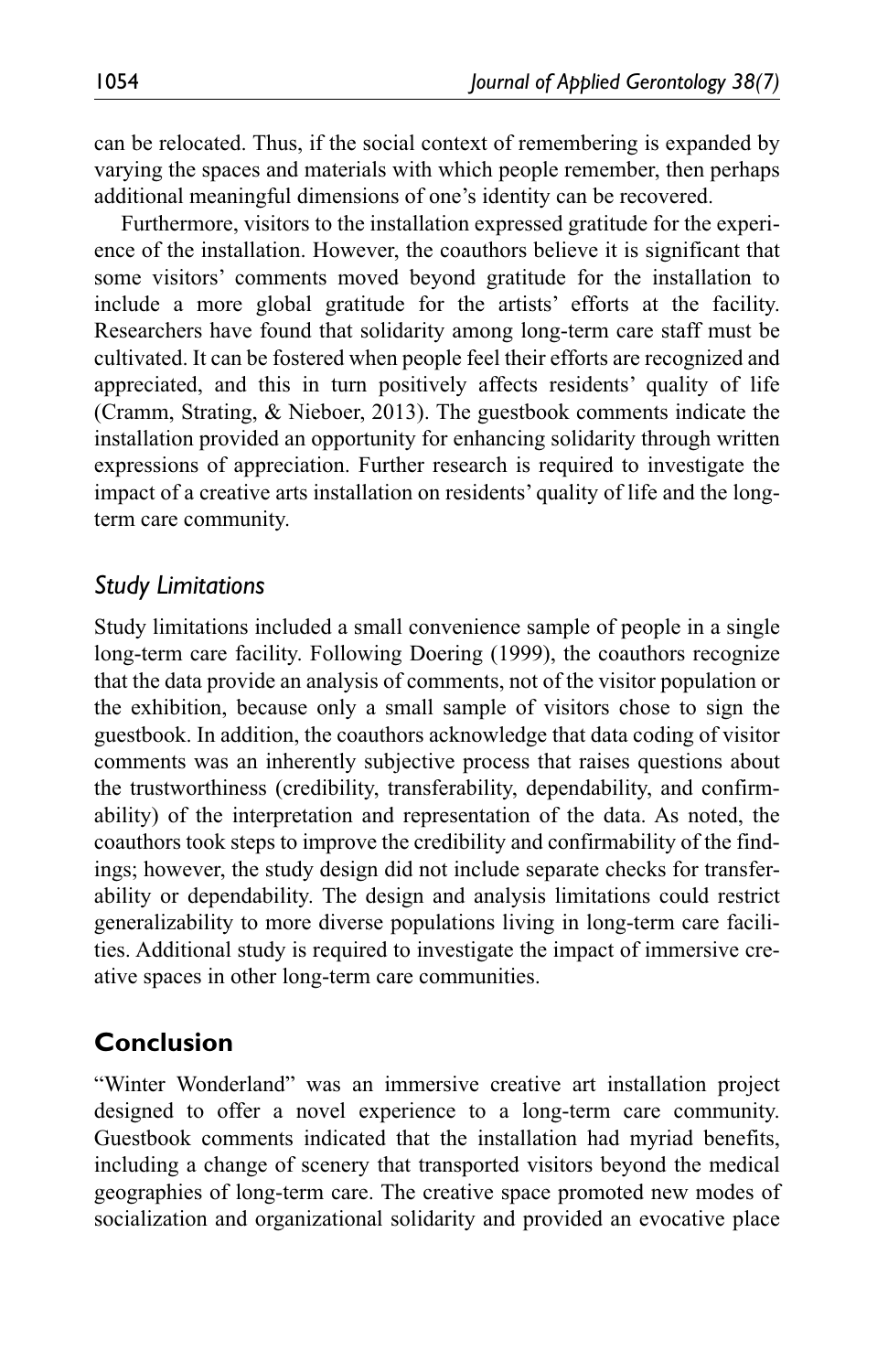for remembering. The coauthors suggest that in order for long-term care facilities to meet the diverse needs of residents living with and without dementia, creative spaces are important additions to existing "home-like" designs. Future research would benefit from a more rigorous design, including a larger sample size and comparison with a control group. Additional research should investigate the clinical benefits for different populations, including people living with dementia, and continue to explore and compare the benefits of various types of immersive creative experiences including mixed media (e.g., soundscapes and tactile experiences). Overall, the present study shows that long-term care design can go beyond the "home-like"–institution dichotomy and can open new research trajectories.

### **Declaration of Conflicting Interests**

The authors declared no potential conflicts of interest with respect to the research, authorship, and/or publication of this article.

### **Funding**

The authors received no financial support for the research, authorship, and/or publication of this article.

### **References**

- Bassett, R., & Graham, J. E. (2007). Memorabilities: Enduring relationships, memories and abilities in dementia. *Ageing & Society*, *27*, 533-554. doi:10.1017/ S0144686X07005971
- Braun, V., & Clarke, V. (2006). Using thematic analysis in psychology. *Qualitative Research in Psychology*, *3*, 77-101. doi:10.1191/1478088706qp063oa
- Cassolato, C. A., Keller, H. H., Dupuis, S. L., Schindel Martin, L., Edward, H. G., & Genoe, R. (2010). Meaning and experience of "eating out" for families living with dementia. *Leisure/Loisir*, *34*, 107-125. doi:10.1080/14927713.2010.481107
- Choi, N. G., Ransom, S., & Wyllie, R. J. (2008). Depression in older nursing home residents: The influence of nursing home environmental stressors, coping, and acceptance of group and individual therapy. *Aging & Mental Health*, *12*, 536- 547. doi:10.1080/13607860802343001
- Cohen, L. W., Zimmerman, S., Reed, D., Brown, P., Bowers, B. J., Nolet, K., . . . THRIVE Research Collaborative. (2016). The green house model of nursing home care in design and implementation. *Health Services Research*, *51*, 352-377. doi:10.1111/1475-6773.12418
- Connick, T. (2017, September 30). *Plush care home for dementia sufferers has a cinema, cocktail bar, and spa designed to recreate residents' memories. Metro*. Retrieved from [http://metro.co.uk/2017/09/30/plush-care-home-for-dementia](http://metro.co.uk/2017/09/30/plush-care-home-for-dementia-sufferers-has-a-cinema-cocktail-bar-and-spa-designed-to-recreate-residents-memories-6966793/?ito=cbshare)[sufferers-has-a-cinema-cocktail-bar-and-spa-designed-to-recreate-residents](http://metro.co.uk/2017/09/30/plush-care-home-for-dementia-sufferers-has-a-cinema-cocktail-bar-and-spa-designed-to-recreate-residents-memories-6966793/?ito=cbshare)[memories-6966793/?ito=cbshare](http://metro.co.uk/2017/09/30/plush-care-home-for-dementia-sufferers-has-a-cinema-cocktail-bar-and-spa-designed-to-recreate-residents-memories-6966793/?ito=cbshare)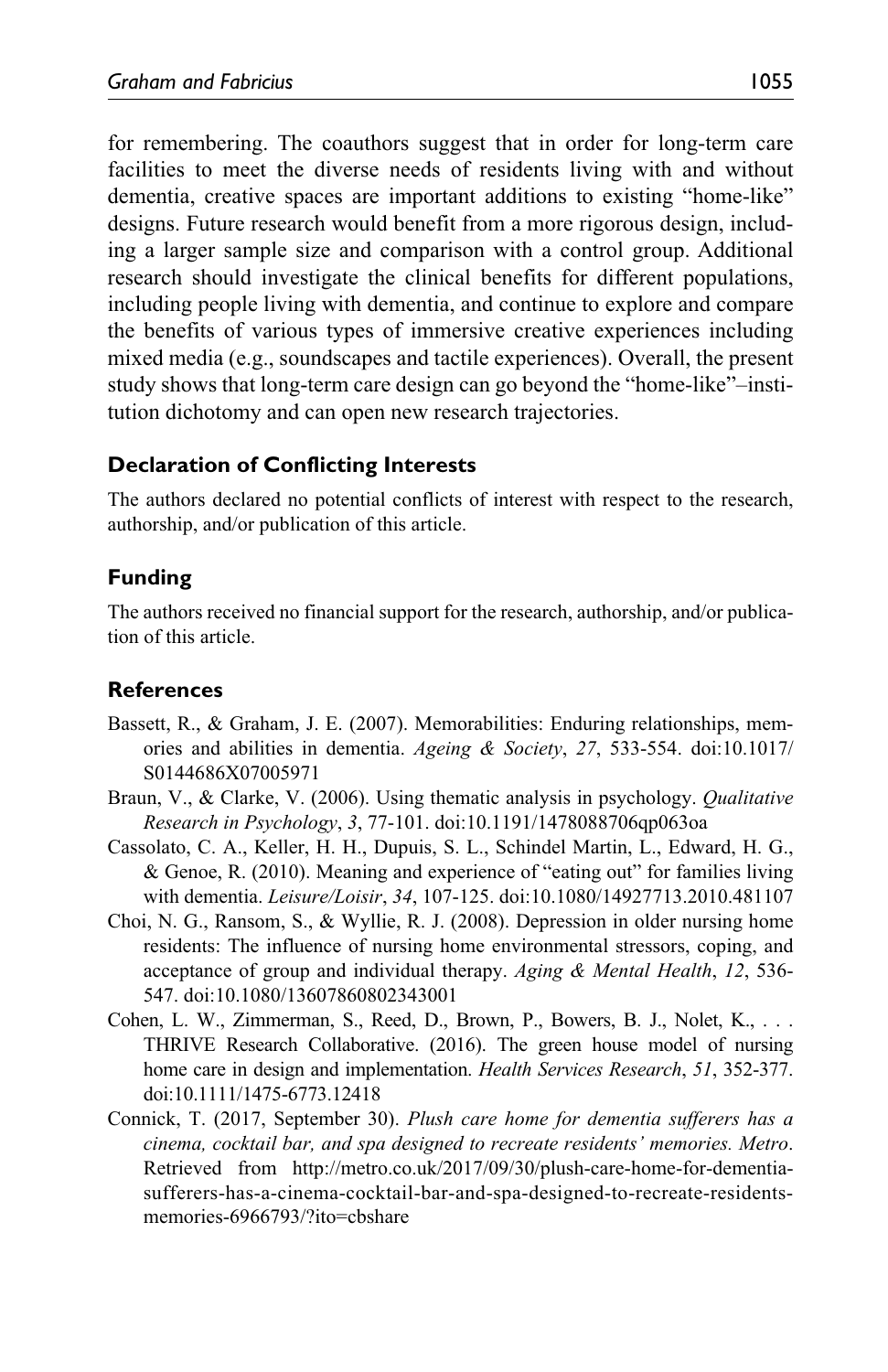- Cooney, A., Murphy, K., & O'Shea, E. (2009). Resident perspectives of the determinants of quality of life in residential care in Ireland. *Journal of Advanced Nursing*, *65*, 1029-1038. doi:10.1111/j.1365-2648.2008.04960.x
- Cramm, J. M., Strating, M. M. H., & Nieboer, A. P. (2013). The influence of organizational characteristics on employee solidarity in the long-term care sector: Employee solidarity in the care sector. *Journal of Advanced Nursing*, *69*, 526- 534. doi:10.1111/j.1365-2648.2012.06027.x
- Doering, Z. D. (1999). Strangers, guests, or clients? Visitor experiences in museums. *Curator: The Museum Journal*, *42*, 74-87. doi:10.1111/j.2151-6952.1999. tb01132.x
- Fleming, R., Kelly, F., & Stillfried, G. (2015). "I want to feel at home": Establishing what aspects of environmental design are important to people with dementia nearing the end of life. *BMC Palliative Care*, *14*, Article 26. doi:10.1186/s12904- 015-0026-y
- Hatton, N. (2014). Re-imagining the care home: A spatially responsive approach to arts practice with older people in residential care. *Research in Drama Education: The Journal of Applied Theatre and Performance*, *19*, 355-365. doi:10.1080/13 569783.2014.954812
- Hung, L., Chaudhury, H., & Rust, T. (2016). The effect of dining room physical environmental renovations on person-centered care practice and residents' dining experiences in long-term care facilities. *Journal of Applied Gerontology*, *35*, 1279-1301. doi:10.1177/0733464815574094
- Ingold, T. (2011). *Being alive: Essays on movement, knowledge and description*. New York, NY: Routledge.
- Shaunfield, S., Wittenberg-Lyles, E., Oliver, D. P., & Demiris, G. (2014). Virtual field trips for long-term care residents: A feasibility study. *Activities, Adaptation & Aging*, *38*, 237-247. doi:10.1080/01924788.2014.935911
- Shield, R. R., Tyler, D., Lepore, M., Looze, J., & Miller, S. C. (2014). "Would you do that in your home?" Making nursing homes home-like in culture change implementation. *Journal of Housing for the Elderly*, *28*, 383-398. doi:10.1080/02763 893.2014.930369
- Skinner, M. W., Cloutier, D., & Andrews, G. J. (2015). Geographies of ageing: Progress and possibilities after two decades of change. *Progress in Human Geography*, *39*, 776-799. doi:10.1177/0309132514558444
- Sutton, J., & Austin, Z. (2015). Qualitative research: Data collection, analysis, and management. *The Canadian Journal of Hospital Pharmacy*, *68*, 226-231.
- Verbeek, H., Zwakhalen, S. M. G., van Rossum, E., Kempen Gertrudis, I. J. M., & Hamers, J. P. H. (2012). Small-scale, homelike facilities in dementia care: A process evaluation into the experiences of family caregivers and nursing staff. *International Journal of Nursing Studies*, *49*, 21-29. doi:10.1016/j. ijnurstu.2011.07.008
- White-Chu, E. F., Graves, W. J., Godfrey, S. M., Bonner, A., & Sloane, P. (2009). Beyond the medical model: The culture change revolution in long-term care. *Journal of the American Medical Directors Association*, *10*, 370-378. doi:10.1016/j.jamda.2009.04.004